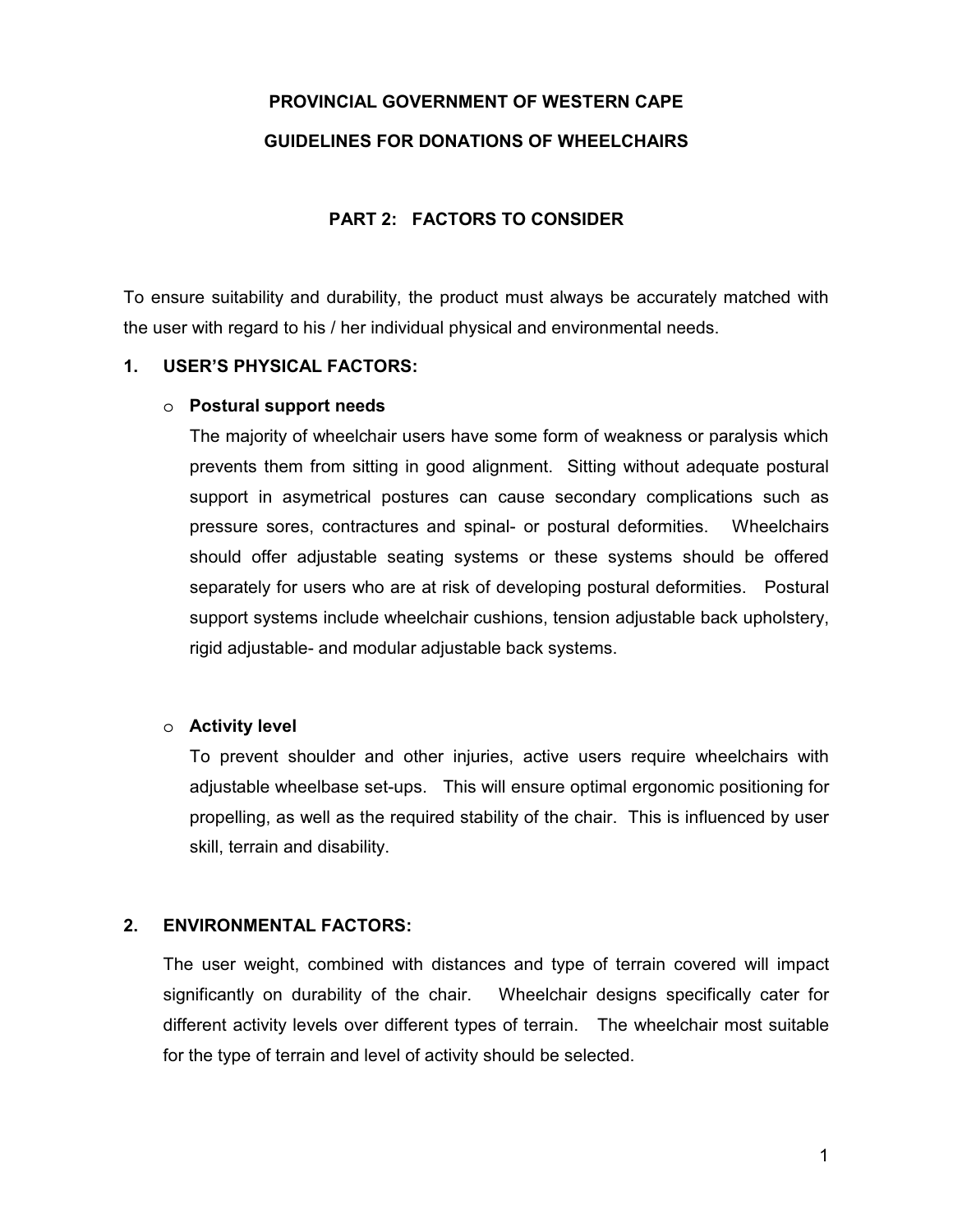## **3. GENERAL REQUIREMENTS OF APPROPRIATE WHEELCHAIRS**

There are 4 criteria that should be met, i.e., adjustability, suitability, durability and sustainability.

### o **Adjustability**

The design should be such that the seating system (back and seat system) can be adjusted to give the user the necessary postural support. A seat cushion forms an integral part of the seating system, not only for pressure relief, but to ensure optimal positioning and postural support. Children in particular, require wheelchairs which provide adequate postural support to ensure growth without deformities developing. (Studies have shown that between 60%-100% of wheelchair bound children develop postural deformities.)

## o **Suitability**

The wheelchair should be suitable for use with regard to 3 critical aspects, namely the physical postural support requirements of the user, the activity level of the user and the terrain over which the chair will primarily be used. The more postural support the user requires, the more complex the postural support system that will be required. High activity levels, combined with long hours in the chair being used over rough / mixed terrain will require a chair of suitable strength and durability. Active users require chairs with active style adjustability options, i.e. so called active use chairs. Children in particular, require wheelchairs light enough for them to be functional propellers in the community.

## o **Durability**

The design and durability of the chair should at least adhere to local (South African Bureau of Standards) or international standards (ISO Standards 7176). This ensures that the chair will withstand the rigours of use over the intended terrain. In addition to ensuring a minimum lifespan of 3-5 years, it also protects the user against injury caused by design failure, as is so often the case in chairs which do not meet these minimum standards.

### o **Sustainability**

To ensure sustainable use, regular repairs and maintenance of wheelchairs is required. The majority of users dependent on State Health Care Services, do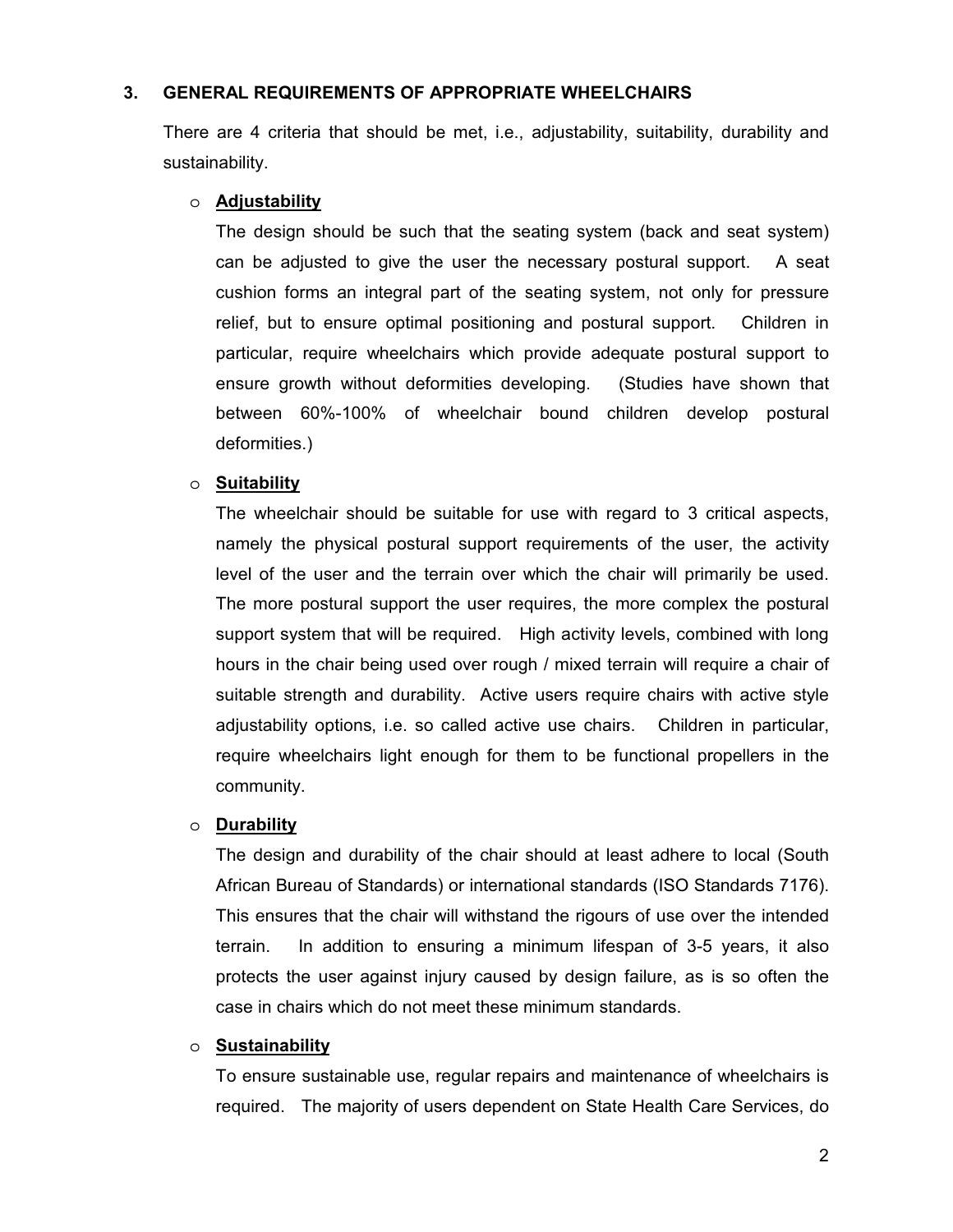not have the means to access private wheelchair workshops and are dependent on State repair centres where services are subsidised. To ensure that chairs can be repaired locally, spares and components of donated chairs should be compatible with local chairs, spares and components.

## **4. SPECIFIC WHEELCHAIR FACTORS**

- Plastic mag-wheels are more durable and require less maintenance than spoked wheels and are the design of choice to ensure sustainable use.
- Pneumatic rear wheels and castors also require increased maintenance. Wheels should preferably be fitted with one-piece semi-solid tyres. Solid tyres (thin, smooth, hard rubber rear tyres) are suitable only for indoor use and therefore their application in South Africa is very limited.

## **5. SUMMARY OF TYPES OF WHEELCHAIRS AND DONATION POINTERS**

|     | <b>DONATION POINTERS</b>                                                                                                                                                                      |
|-----|-----------------------------------------------------------------------------------------------------------------------------------------------------------------------------------------------|
| تكت | Type of wheelchair:<br>Adjustable folding / rigid frame, low<br>back height<br><b>Purpose:</b><br>High active use<br>Users require excellent wheelchair<br>skills for use over uneven terrain |
|     | Type of terrain:                                                                                                                                                                              |
|     | Indoor                                                                                                                                                                                        |
|     | Urban and peri-urban                                                                                                                                                                          |
|     | <b>Donation priority:</b><br>Low to medium                                                                                                                                                    |
|     | Type of wheelchair:<br>Adjustable folding frame, full to<br>medium back height                                                                                                                |
|     | <b>Purpose:</b>                                                                                                                                                                               |
|     | Low to medium active use                                                                                                                                                                      |
|     | Users require excellent wheelchair                                                                                                                                                            |
|     | skills for use over uneven terrain                                                                                                                                                            |
|     |                                                                                                                                                                                               |
|     | Type of terrain:                                                                                                                                                                              |
|     | Indoor                                                                                                                                                                                        |
|     | Urban and peri-urban                                                                                                                                                                          |
|     | <b>Donation priority:</b>                                                                                                                                                                     |
|     | Low to medium                                                                                                                                                                                 |

## **ACTIVE USE WHEELCHAIRS**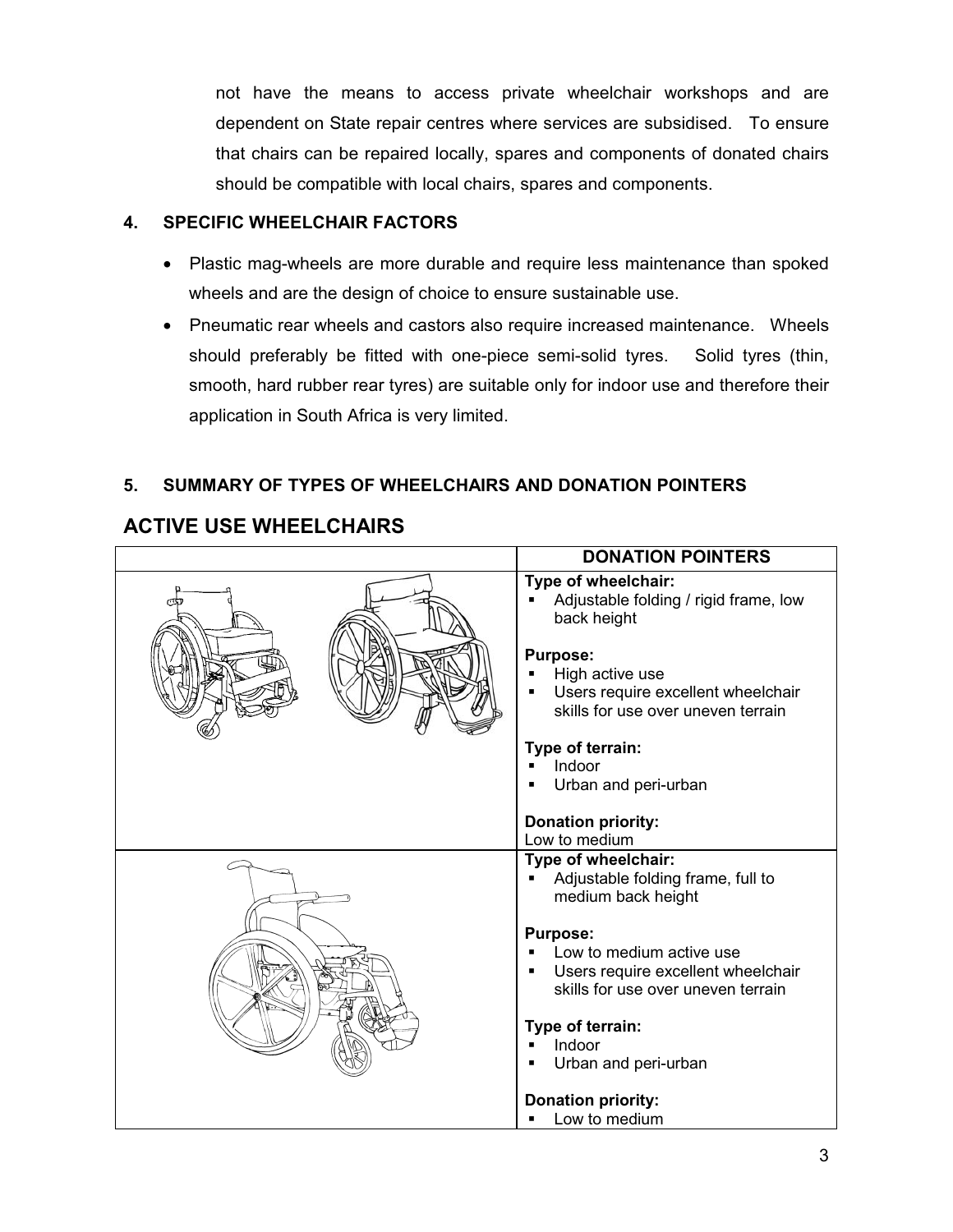## **ACTIVE USE HYBRID WHEELCHAIRS (IN- AND OUTDOOR USE)**

| <b>DONATION POINTERS</b>                                                                                                                                                                                                                                                                      |
|-----------------------------------------------------------------------------------------------------------------------------------------------------------------------------------------------------------------------------------------------------------------------------------------------|
| Type of wheelchair<br>Hybrid / dual purpose chair                                                                                                                                                                                                                                             |
| <b>Purpose:</b><br>High active use<br>Excellent use for active children who do not<br>need postural support systems<br>Chair can compensate to some degree for<br>٠<br>users who do not have good / advanced<br>wheelchair skills                                                             |
| Type of terrain:<br>Indoor<br>Urban and peri-urban<br>$\blacksquare$<br>Moderate rural terrain use<br>$\blacksquare$<br><b>Donation priority:</b><br>Medium - 3-wheeler design<br>٠<br>High - 3-wheeler design for active children<br>High - 4-wheeler folding frame design<br>$\blacksquare$ |
|                                                                                                                                                                                                                                                                                               |

# **ACTIVE USE RURAL WHEELCHAIRS (OUTDOOR USE ONLY)**

| <b>DONATION POINTERS</b>                                                                                                                                                                                                                   |
|--------------------------------------------------------------------------------------------------------------------------------------------------------------------------------------------------------------------------------------------|
| Type of wheelchair:<br>Active use rural chair                                                                                                                                                                                              |
| <b>Purpose:</b><br>High active use<br>٠<br>Chair can compensate to some degree for<br>٠<br>users who do not have good / advanced<br>wheelchair skills<br>Type of terrain:<br>Exclusive outdoor use<br>$\blacksquare$<br>Rough terrain<br>٠ |
| <b>Donation priority:</b>                                                                                                                                                                                                                  |
| Low                                                                                                                                                                                                                                        |